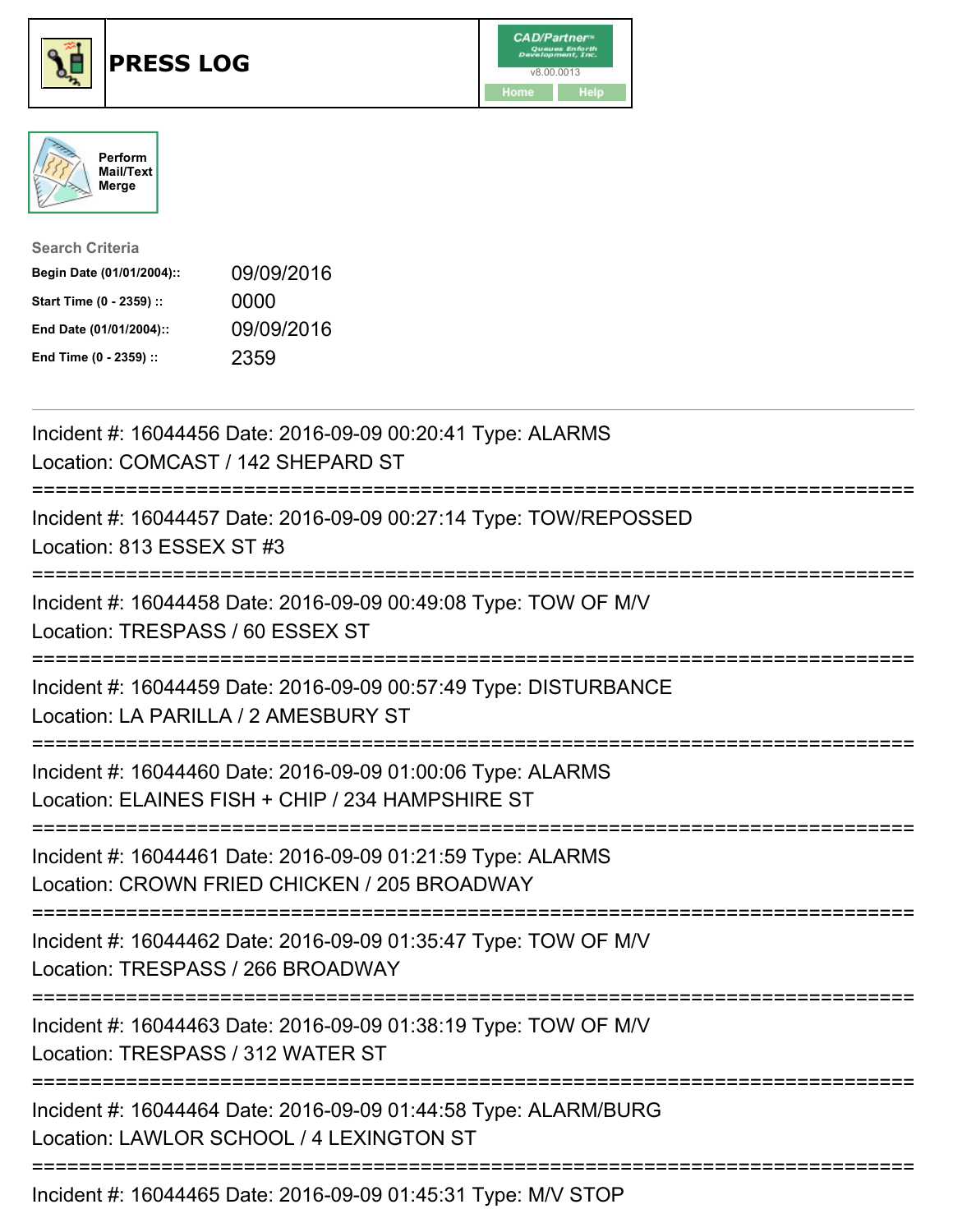Location: CANAL ST =========================================================================== Incident #: 16044466 Date: 2016-09-09 01:46:22 Type: M/V STOP Location: MARKET ST & PARKER ST =========================================================================== Incident #: 16044467 Date: 2016-09-09 01:49:06 Type: M/V STOP Location: 205 BROADWAY =========================================================================== Incident #: 16044468 Date: 2016-09-09 01:50:00 Type: ASSSIT AMBULANC Location: 212 BOXFORD ST FL 1 =========================================================================== Incident #: 16044471 Date: 2016-09-09 02:05:53 Type: ASSSIT AMBULANC Location: 26 HILLSIDE AV #1 =========================================================================== Incident #: 16044469 Date: 2016-09-09 02:06:10 Type: BUILDING CHK Location: SAM'S FOOD STORE / 389 BROADWAY =========================================================================== Incident #: 16044470 Date: 2016-09-09 02:06:39 Type: BUILDING CHK Location: SEVEN ELEVEN / 370 BROADWAY =========================================================================== Incident #: 16044472 Date: 2016-09-09 02:11:35 Type: M/V STOP Location: BROADWAY & CROSS ST =========================================================================== Incident #: 16044473 Date: 2016-09-09 02:14:01 Type: BUILDING CHK Location: BUCKLEY GARAGE / COMMON ST & AMESBURY ST =========================================================================== Incident #: 16044474 Date: 2016-09-09 02:25:55 Type: M/V STOP Location: BROADWAY & CROSS ST =========================================================================== Incident #: 16044475 Date: 2016-09-09 02:28:25 Type: M/V STOP Location: BROADWAY & ESSEX ST =========================================================================== Incident #: 16044476 Date: 2016-09-09 02:33:05 Type: M/V STOP Location: 183 ANDOVER ST =========================================================================== Incident #: 16044477 Date: 2016-09-09 02:34:55 Type: M/V STOP Location: AMESBURY ST & ESSEX ST =========================================================================== Incident #: 16044478 Date: 2016-09-09 02:41:08 Type: M/V STOP Location: 191 ANDOVER ST ===========================================================================

Incident #: 16044479 Date: 2016-09-09 02:44:17 Type: M/V STOP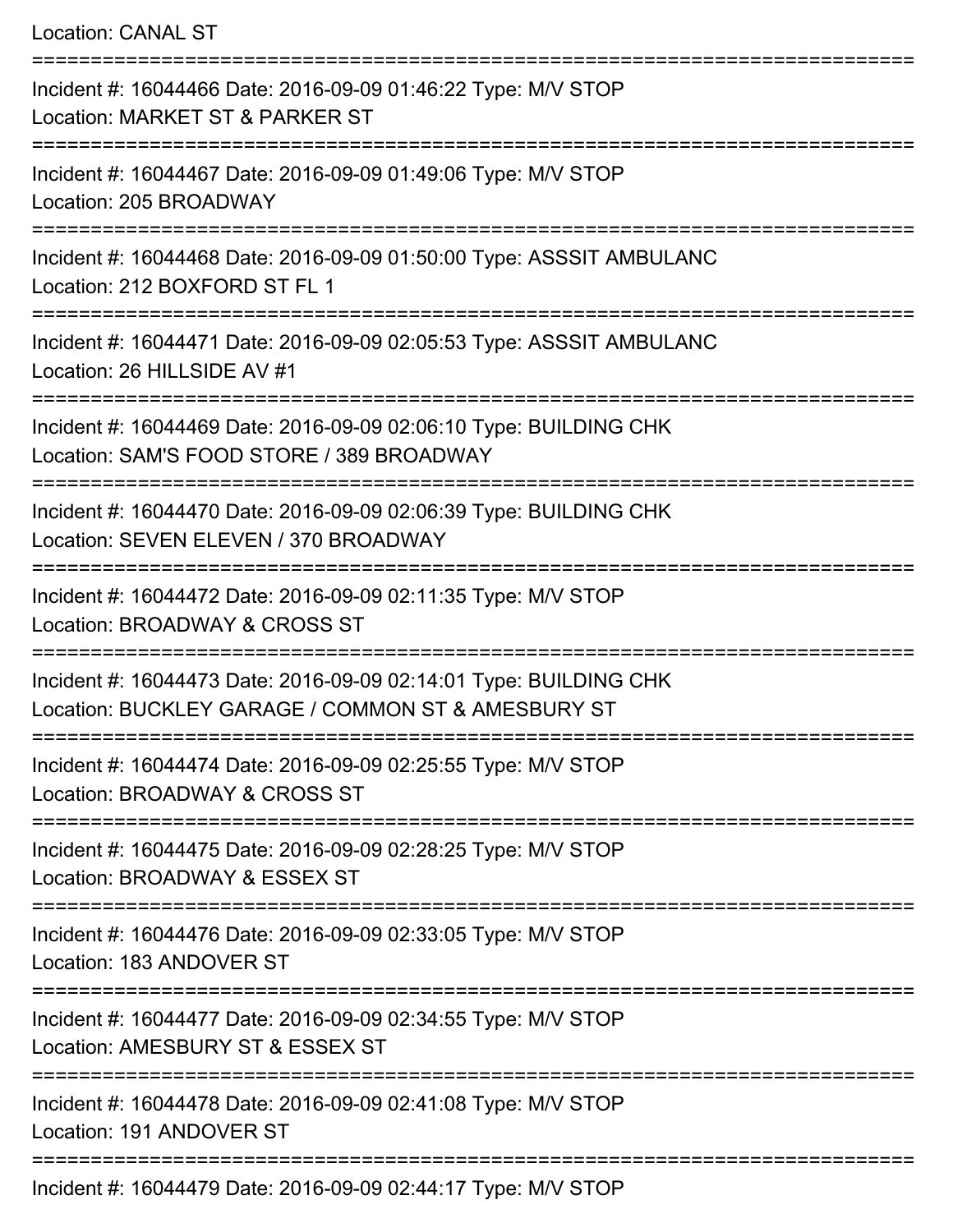| Incident #: 16044480 Date: 2016-09-09 03:05:31 Type: M/V STOP<br>Location: ESSEX ST & UNION ST                              |
|-----------------------------------------------------------------------------------------------------------------------------|
| Incident #: 16044481 Date: 2016-09-09 03:32:29 Type: BUILDING CHK<br>Location: FAMILY POOLS / 70 S BROADWAY                 |
| Incident #: 16044482 Date: 2016-09-09 03:32:40 Type: BUILDING CHK<br>Location: VENTENARIO COMMUNICATIONS / 111 JACKSON ST   |
| Incident #: 16044483 Date: 2016-09-09 03:34:50 Type: SPECIAL CHECK<br>Location: DENNYS / 160 WINTHROP AV                    |
| Incident #: 16044484 Date: 2016-09-09 03:43:45 Type: M/V STOP<br>Location: 225 WINTHROP AV                                  |
| Incident #: 16044485 Date: 2016-09-09 03:45:39 Type: BUILDING CHK<br>Location: MORIARTYS AUTO SALES / 235 WINTHROP AV       |
| Incident #: 16044486 Date: 2016-09-09 04:08:15 Type: BUILDING CHK<br>Location: COMMONWEALTH MOTOR CHEVY / 1 COMMONWEALTH DR |
| Incident #: 16044487 Date: 2016-09-09 04:35:15 Type: SUS PERS/MV<br>Location: 112 MARSTON ST                                |
| Incident #: 16044488 Date: 2016-09-09 05:17:10 Type: ALARMS<br>Location: DAIRY QUEEN / 190 S UNION ST                       |
| Incident #: 16044489 Date: 2016-09-09 05:28:01 Type: ALARMS<br>Location: SALVATION ARMY / 250 HAVERHILL ST                  |
| Incident #: 16044490 Date: 2016-09-09 06:15:24 Type: ALARMS<br>Location: COMMUNITY DAY CARE / 7 BALLARD WY                  |
| Incident #: 16044491 Date: 2016-09-09 06:43:00 Type: ASSSIT AMBULANC<br>Location: 660 HAVERHILL ST #1                       |
| Incident #: 16044492 Date: 2016-09-09 07:17:23 Type: DK (DRUNK)<br>Location: 48 HOLLY ST                                    |
| Incident #: 16044493 Date: 2016-09-09 07:18:15 Type: TOW OF M/V                                                             |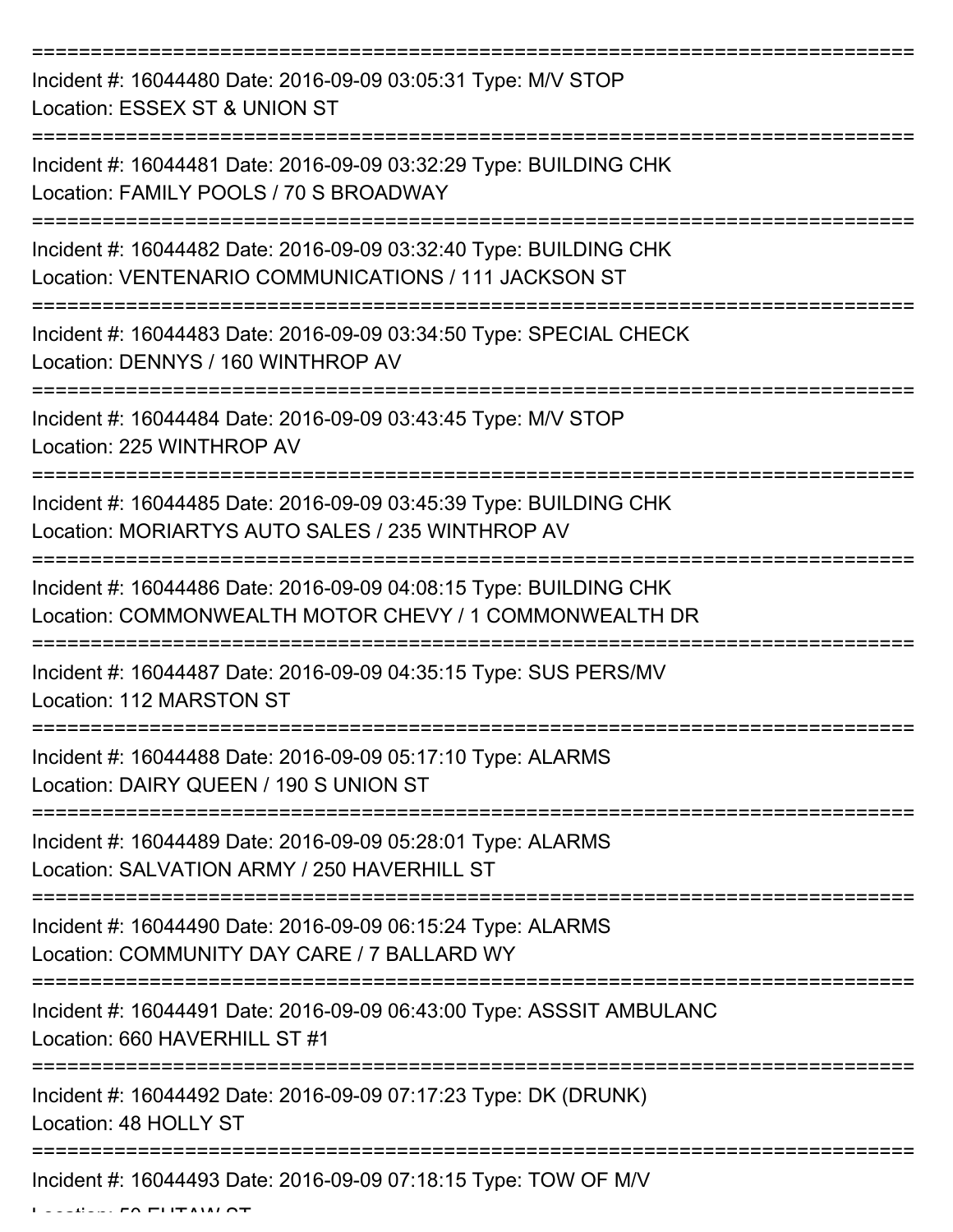| Incident #: 16044494 Date: 2016-09-09 07:28:47 Type: CLOSE STREET<br>Location: BAILEY ST & S UNION ST  |
|--------------------------------------------------------------------------------------------------------|
| Incident #: 16044495 Date: 2016-09-09 07:30:03 Type: CLOSE STREET<br>Location: ESSEX ST & JACKSON ST   |
| Incident #: 16044496 Date: 2016-09-09 07:31:02 Type: CLOSE STREET<br>Location: AMHERST ST & ANDOVER ST |
| Incident #: 16044497 Date: 2016-09-09 07:33:07 Type: M/V STOP<br>Location: ADAMS ST & BEACON ST        |
| Incident #: 16044498 Date: 2016-09-09 07:37:08 Type: M/V STOP<br>Location: BROADWAY & HAVERHILL ST     |
| Incident #: 16044499 Date: 2016-09-09 07:37:39 Type: DOMESTIC/PAST<br>Location: 24 HILLTOP AV          |
| Incident #: 16044500 Date: 2016-09-09 07:38:31 Type: M/V STOP<br>Location: BARNARD RD & MT VERNON ST   |
| Incident #: 16044501 Date: 2016-09-09 07:41:46 Type: PARK & WALK<br>Location: BROADWAY & HAVERHILL ST  |
| Incident #: 16044502 Date: 2016-09-09 07:46:26 Type: SUS PERS/MV<br>Location: 164 MAPLE ST             |
| Incident #: 16044503 Date: 2016-09-09 07:50:55 Type: TRANSPORT<br>Location: 90 LOWELL ST               |
| Incident #: 16044504 Date: 2016-09-09 07:50:56 Type: ALARMS<br>Location: CLASS INC / 1 PARKER ST       |
| Incident #: 16044505 Date: 2016-09-09 07:52:05 Type: INVESTIGATION<br>Location: 90 LOWELL ST           |
| Incident #: 16044506 Date: 2016-09-09 07:52:15 Type: B&E/PAST<br>Location: 116 BAILEY ST               |
| Incident #: 16044507 Date: 2016-09-09 08:00:46 Type: UNWANTEDGUEST                                     |

Location: 120 WATED CT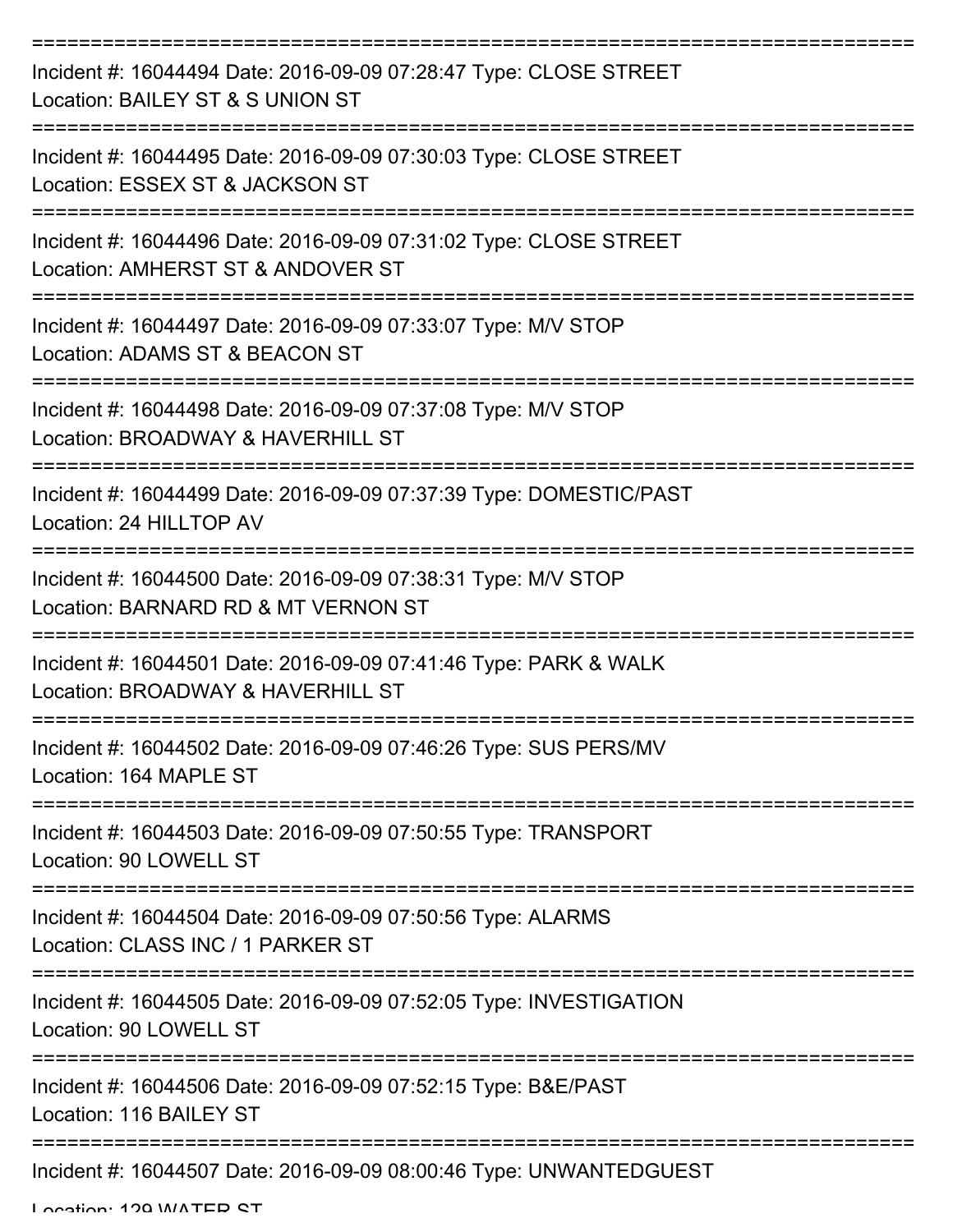| Incident #: 16044508 Date: 2016-09-09 08:12:07 Type: KEEP PEACE<br>Location: 77 S UNION ST                  |
|-------------------------------------------------------------------------------------------------------------|
| Incident #: 16044509 Date: 2016-09-09 08:17:20 Type: AUTO ACC/PI<br>Location: GARDEN ST & NEWBURY ST        |
| Incident #: 16044510 Date: 2016-09-09 08:18:40 Type: STOL/MV/PAS<br>Location: 16 CHESTNUT ST                |
| Incident #: 16044511 Date: 2016-09-09 08:21:57 Type: ALARMS<br>Location: 623 ESSEX ST                       |
| Incident #: 16044512 Date: 2016-09-09 08:43:27 Type: CLOSE STREET<br>Location: FARNHAM ST & PHILLIPS ST     |
| Incident #: 16044513 Date: 2016-09-09 08:44:28 Type: CLOSE STREET<br>Location: PARK ST & SPRUCE ST          |
| Incident #: 16044514 Date: 2016-09-09 08:45:35 Type: CLOSE STREET<br>Location: PHILLIPS ST & WINTHROP AV    |
| Incident #: 16044515 Date: 2016-09-09 08:46:54 Type: HIT & RUN M/V<br>Location: 260 EAST HAVERHILL ST       |
| Incident #: 16044516 Date: 2016-09-09 08:56:27 Type: 209A/SERVE<br>Location: 67 E HAVERHILL ST              |
| Incident #: 16044517 Date: 2016-09-09 09:05:57 Type: INVESTIGATION<br>Location: FROST SCHOOL / 33 HAMLET ST |
| Incident #: 16044518 Date: 2016-09-09 09:11:24 Type: 209A/SERVE<br>Location: 270 E HAVERHILL ST             |
| Incident #: 16044519 Date: 2016-09-09 09:14:52 Type: PARK & WALK<br>Location: BRADFORD ST & BROADWAY        |
| Incident #: 16044520 Date: 2016-09-09 09:16:16 Type: RECOV/STOL/MV<br>Location: 164 MAPLE ST                |
| Incident #: 16044521 Date: 2016-09-09 09:32:19 Type: SUS PERS/MV<br>Location: 105 JACKSON ST                |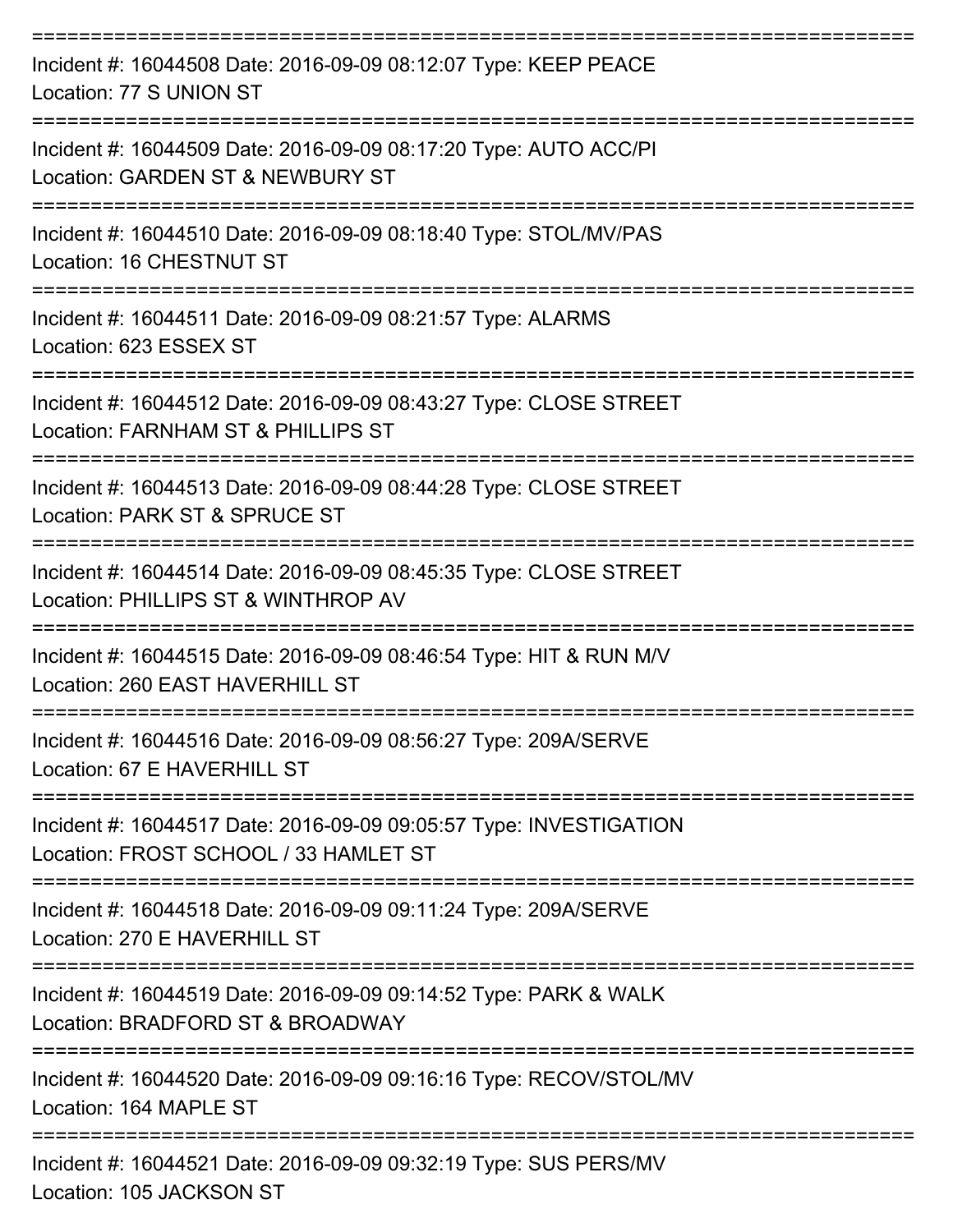| Incident #: 16044522 Date: 2016-09-09 09:44:27 Type: M/V STOP<br>Location: BROADWAY & METHUEN ST                                        |
|-----------------------------------------------------------------------------------------------------------------------------------------|
| :====================================<br>Incident #: 16044523 Date: 2016-09-09 09:44:43 Type: TRESPASSING<br>Location: 364 HAMPSHIRE ST |
| Incident #: 16044524 Date: 2016-09-09 09:44:58 Type: 209A/SERVE<br>Location: 222 PARK ST                                                |
| Incident #: 16044525 Date: 2016-09-09 09:47:26 Type: 209A/SERVE<br>Location: 30 ROBINSON CT                                             |
| Incident #: 16044526 Date: 2016-09-09 09:57:27 Type: AUTO ACC/NO PI<br>Location: BROADWAY & LOWELL ST                                   |
| Incident #: 16044527 Date: 2016-09-09 10:01:32 Type: ABAND MV<br><b>Location: 51 LEXINGTON ST</b>                                       |
| Incident #: 16044528 Date: 2016-09-09 10:06:47 Type: SEIZED PROP<br>Location: ARLINGTON SCHOOL / 150 ARLINGTON ST                       |
| Incident #: 16044529 Date: 2016-09-09 10:40:14 Type: 209A/SERVE<br>Location: 103 MT VERNON ST                                           |
| Incident #: 16044530 Date: 2016-09-09 10:41:08 Type: TOW OF M/V<br>Location: 275 MERRIMACK ST                                           |
| Incident #: 16044531 Date: 2016-09-09 10:41:48 Type: KEEP PEACE<br>Location: 3B STEVENS ST                                              |
| Incident #: 16044532 Date: 2016-09-09 10:48:52 Type: COURT DOC SERVE<br>Location: 34 NEWTON ST                                          |
| Incident #: 16044533 Date: 2016-09-09 10:50:25 Type: HIT & RUN M/V<br>Location: 104 SUNSET AV                                           |
| Incident #: 16044534 Date: 2016-09-09 10:57:36 Type: CK WELL BEING<br>Location: DAISY ST & HOLLY ST                                     |
| Incident #: 16044536 Date: 2016-09-09 10:58:49 Type: CK WELL BEING<br>Location: 435 BROADWAY #8                                         |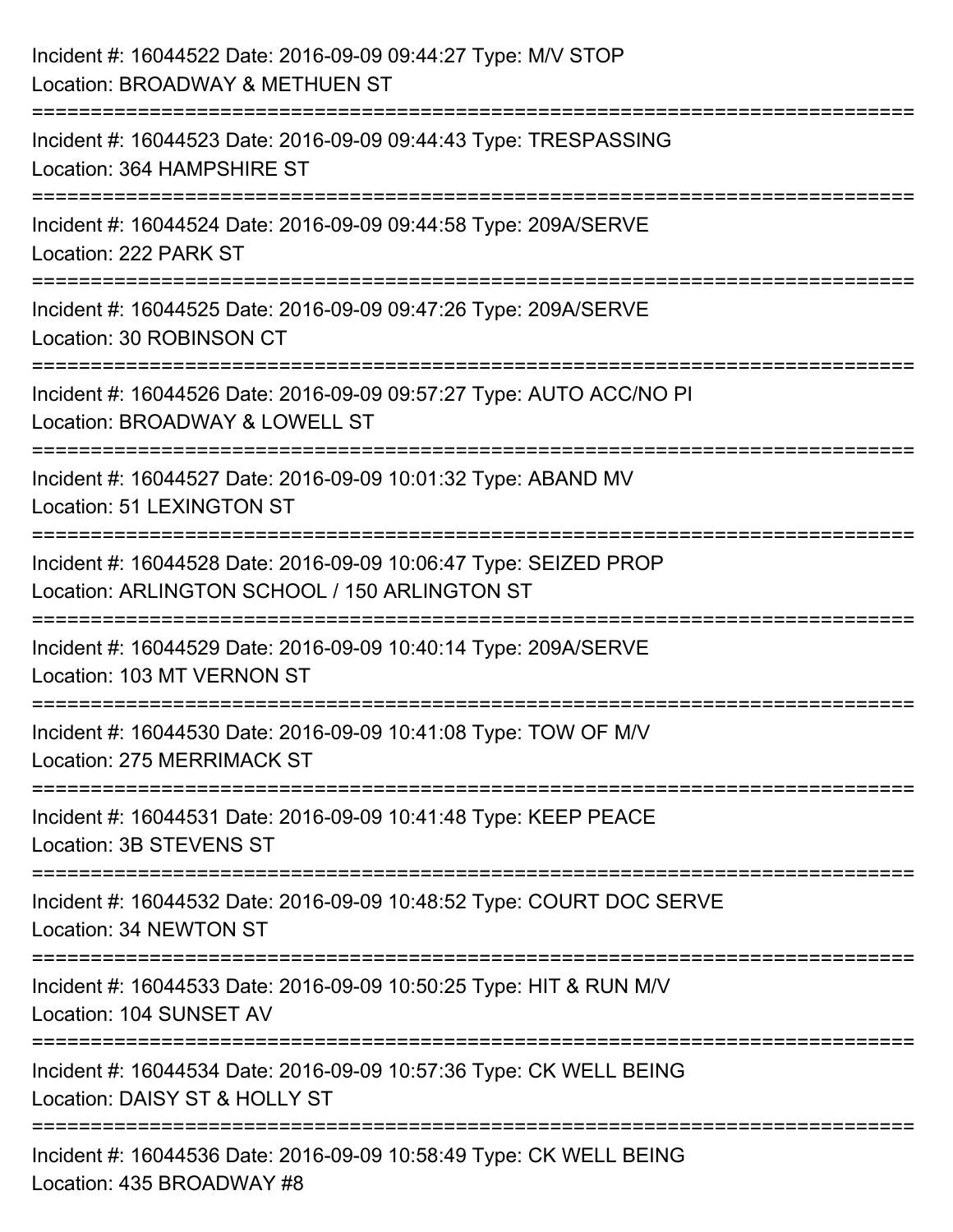| Incident #: 16044535 Date: 2016-09-09 11:01:09 Type: 209A/SERVE<br>Location: 53 PHILLIPS ST                                               |
|-------------------------------------------------------------------------------------------------------------------------------------------|
| Incident #: 16044537 Date: 2016-09-09 11:07:19 Type: 209A/SERVE<br>Location: 175 ABBOTT ST                                                |
| Incident #: 16044538 Date: 2016-09-09 11:14:19 Type: TOW OF M/V<br>Location: CYPRESS ST & PEARL ST<br>=================================== |
| Incident #: 16044539 Date: 2016-09-09 11:16:16 Type: MV/BLOCKING<br>Location: 142 ANDOVER ST                                              |
| Incident #: 16044540 Date: 2016-09-09 11:21:40 Type: LIC PLATE STO<br>Location: 431 S UNION ST<br>:=================================      |
| Incident #: 16044541 Date: 2016-09-09 11:28:22 Type: THREATS<br>Location: BROADWAY & FLORENCE ST<br>:=====================                |
| Incident #: 16044542 Date: 2016-09-09 11:29:04 Type: TRESPASSING<br>Location: SOUTH LAWRENCE EAST SCHOOL / 165 CRAWFORD ST                |
| Incident #: 16044543 Date: 2016-09-09 11:30:28 Type: AUTO ACC/NO PI<br>Location: ARLINGTON ST & TENNEY ST                                 |
| Incident #: 16044544 Date: 2016-09-09 11:38:35 Type: SUS PERS/MV<br>Location: EXCHANGE ST & PARK ST                                       |
| Incident #: 16044546 Date: 2016-09-09 11:39:11 Type: ANNOYING CALLS<br>Location: 7 RICHMOND CT                                            |
| Incident #: 16044545 Date: 2016-09-09 11:46:12 Type: SUS PERS/MV<br>Location: ANDOVER ST & OSGOOD ST                                      |
| Incident #: 16044547 Date: 2016-09-09 11:49:26 Type: RECOV/STOL/MV<br>Location: 155 PARKER ST                                             |
| Incident #: 16044548 Date: 2016-09-09 12:13:17 Type: M/V STOP<br>Location: EVERETT ST & TEWKSBURY ST                                      |
| Incident #: 16044549 Date: 2016-09-09 12:17:35 Type: SUS PERS/MV<br>Location: HENNESSEY SCHOOL / 122 HANCOCK ST                           |

===========================================================================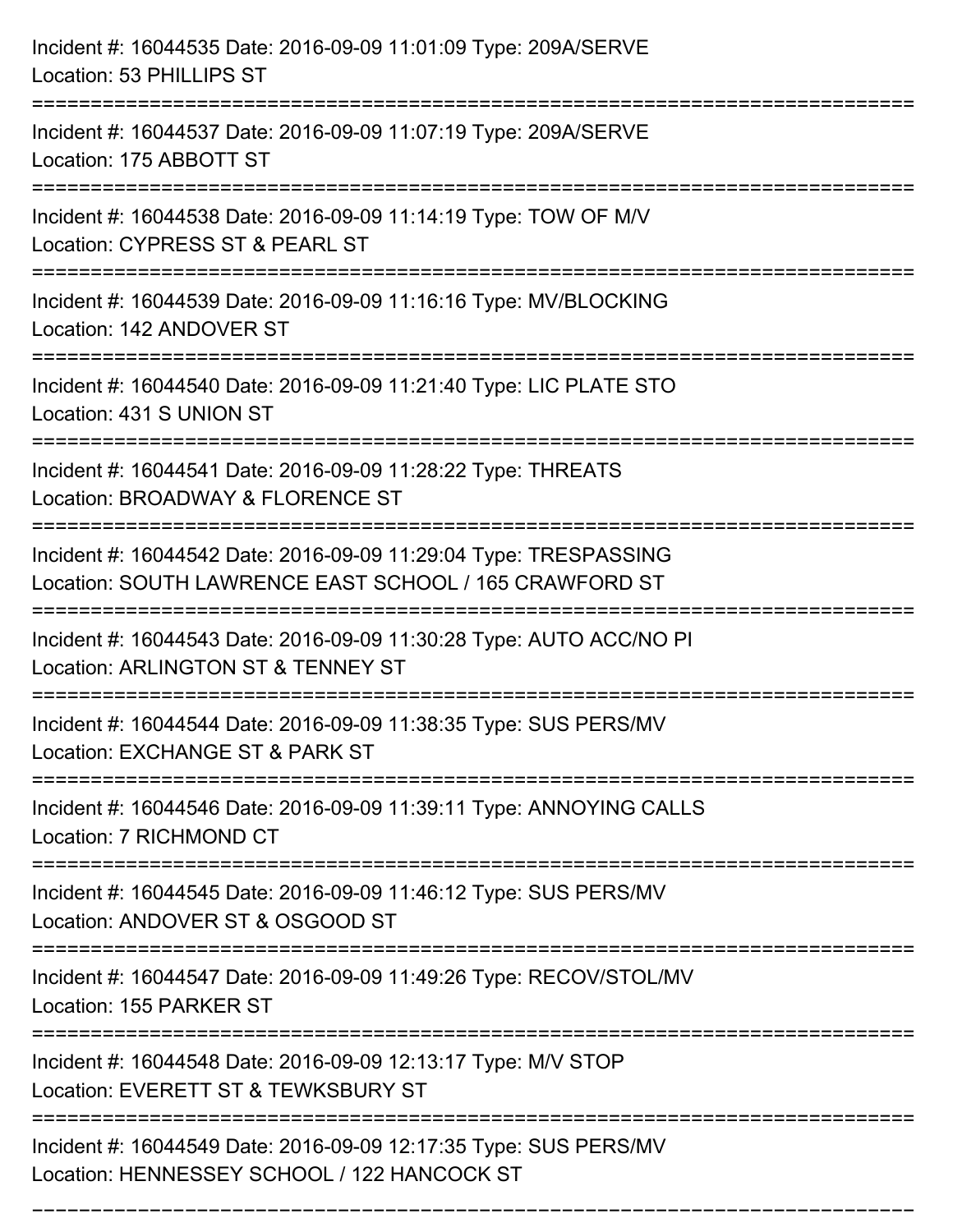| Incident #: 16044550 Date: 2016-09-09 12:28:06 Type: AUTO ACC/UNK PI<br>Location: 290 SALEM ST                                         |
|----------------------------------------------------------------------------------------------------------------------------------------|
| ======================<br>Incident #: 16044551 Date: 2016-09-09 12:30:51 Type: M/V STOP<br>Location: 136 NEWTON ST                     |
| Incident #: 16044552 Date: 2016-09-09 12:40:31 Type: M/V STOP<br>Location: HAVERHILL ST & JACKSON ST<br>============================== |
| Incident #: 16044553 Date: 2016-09-09 12:44:34 Type: M/V STOP<br>Location: AMESBURY ST & METHUEN ST<br>========================        |
| Incident #: 16044554 Date: 2016-09-09 12:54:00 Type: MV/BLOCKING<br>Location: 70 CAMBRIDGE ST                                          |
| Incident #: 16044555 Date: 2016-09-09 13:11:33 Type: SUS PERS/MV<br>Location: SEVEN ELEVEN / 370 BROADWAY                              |
| :=========================<br>Incident #: 16044556 Date: 2016-09-09 13:19:56 Type: M/V STOP<br>Location: BROADWAY & TREMONT ST         |
| Incident #: 16044557 Date: 2016-09-09 13:37:00 Type: SUS PERS/MV<br>Location: E HAVERHILL ST & PROSPECT ST                             |
| Incident #: 16044558 Date: 2016-09-09 13:40:21 Type: 209A/SERVE<br>Location: 30 ROBINSON CT                                            |
| Incident #: 16044559 Date: 2016-09-09 13:56:18 Type: DOMESTIC/PAST<br>Location: 27 DEWEY ST                                            |
| Incident #: 16044560 Date: 2016-09-09 13:59:22 Type: CK WELL BEING<br>Location: 300 HAMPSHIRE ST                                       |
| Incident #: 16044561 Date: 2016-09-09 14:05:20 Type: AUTO ACC/NO PI<br>Location: BOSTON MARKET / 435 WINTHROP AV                       |
| Incident #: 16044562 Date: 2016-09-09 14:07:04 Type: MEDIC SUPPORT<br>Location: 6 LAKE ST                                              |
| Incident #: 16044563 Date: 2016-09-09 14:11:42 Type: WARRANT SERVE<br>Location: 113 GARDEN ST FL 1                                     |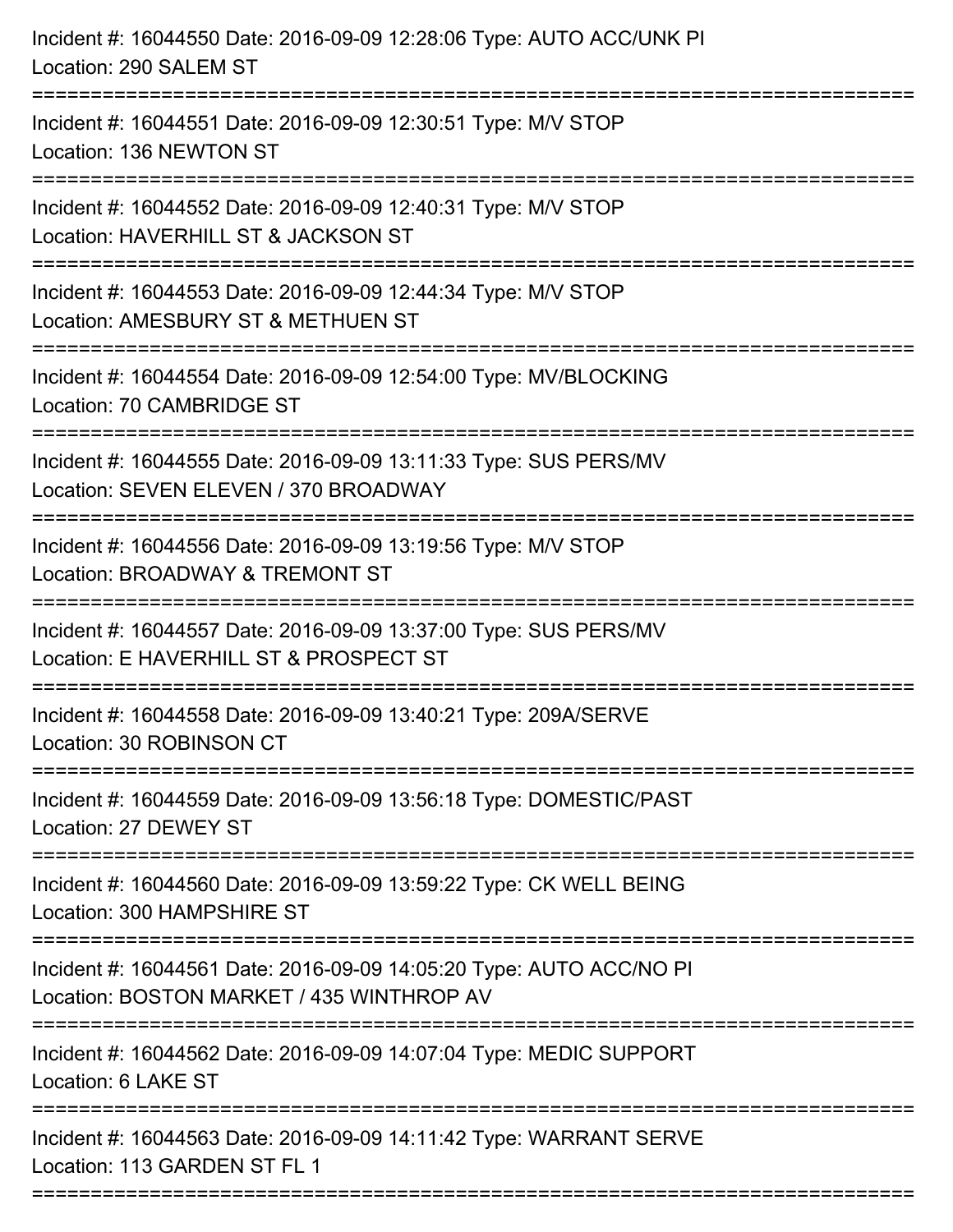Location: 26 SPRUCE ST #2

| Incident #: 16044565 Date: 2016-09-09 14:24:01 Type: DRUG OVERDOSE<br>Location: CARVER ST & MERRIMACK ST<br>------------------- |
|---------------------------------------------------------------------------------------------------------------------------------|
| Incident #: 16044566 Date: 2016-09-09 14:30:56 Type: NOISE ORD<br>Location: 3 EASTON ST<br>===================                  |
| Incident #: 16044567 Date: 2016-09-09 14:34:00 Type: B&E/PAST<br>Location: 53 CROSS ST FL 1                                     |
| Incident #: 16044568 Date: 2016-09-09 14:46:22 Type: DRUG VIO<br>Location: 53 WILLOW ST                                         |
| Incident #: 16044569 Date: 2016-09-09 14:46:26 Type: A&B PAST<br>Location: 17 GREEN ST                                          |
| Incident #: 16044570 Date: 2016-09-09 14:52:14 Type: M/V STOP<br>Location: 4AN883 / CARVER ST & MERRIMACK ST                    |
| Incident #: 16044571 Date: 2016-09-09 15:09:14 Type: M/V STOP<br>Location: 292 LOWELL ST                                        |
| Incident #: 16044572 Date: 2016-09-09 15:13:44 Type: M/V STOP<br><b>Location: MERRIMACK ST</b>                                  |
| Incident #: 16044573 Date: 2016-09-09 15:37:43 Type: ALARM/BURG<br>Location: 8 BIRCHWOOD RD                                     |
| Incident #: 16044574 Date: 2016-09-09 15:49:18 Type: KEEP PEACE<br>Location: EBLEN STORE / 490 ESSEX ST                         |
| Incident #: 16044575 Date: 2016-09-09 15:59:04 Type: DRUG VIO<br>Location: 40 CEDAR ST                                          |
| Incident #: 16044577 Date: 2016-09-09 16:05:38 Type: TRESPASSING<br>Location: 7 FOREST ST                                       |
| Incident #: 16044576 Date: 2016-09-09 16:06:44 Type: MEDIC SUPPORT<br>Location: 59 KENDALL ST                                   |
|                                                                                                                                 |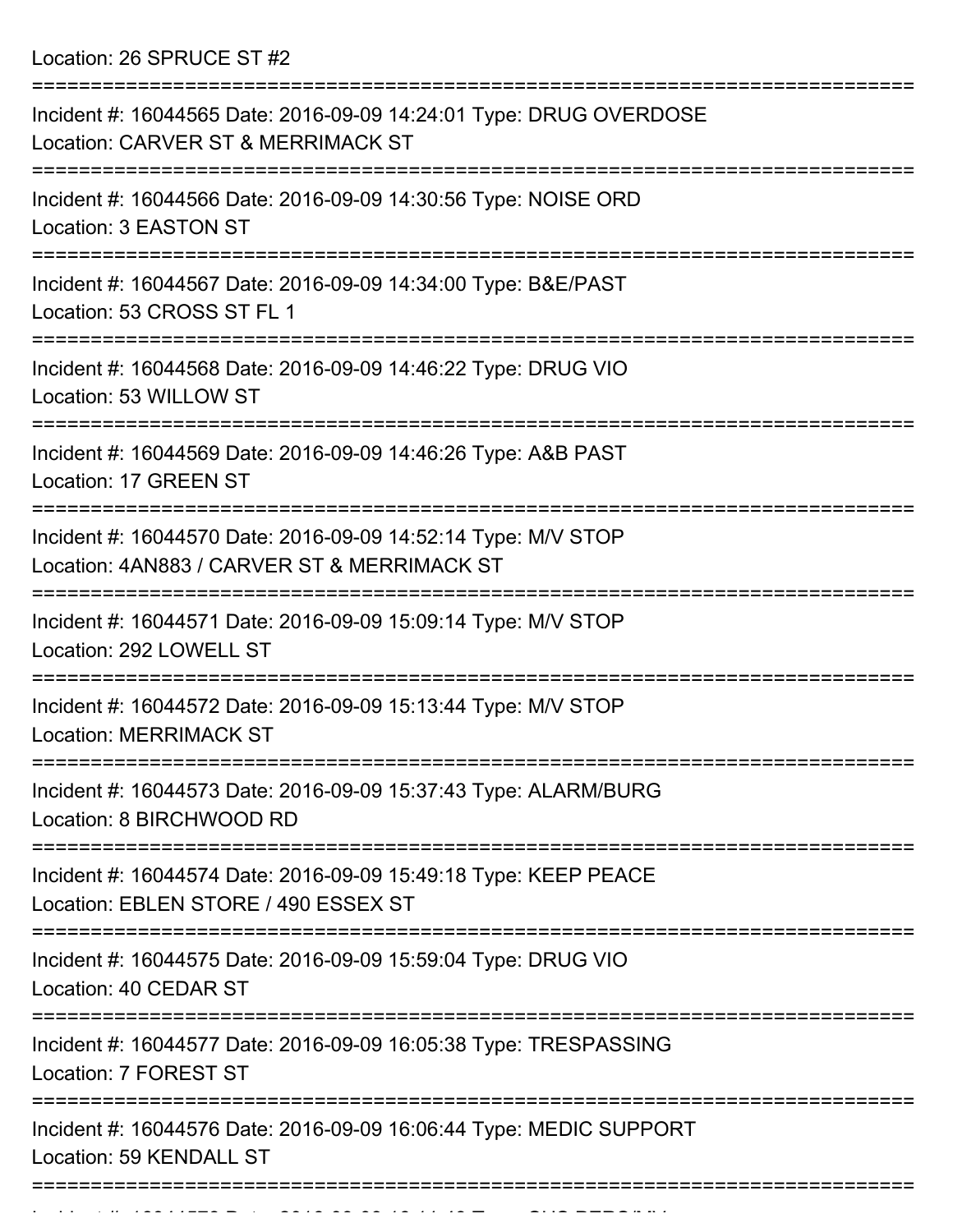| Location: MT AUBURN ST |  |  |  |
|------------------------|--|--|--|
|------------------------|--|--|--|

| Incident #: 16044579 Date: 2016-09-09 16:15:10 Type: EMERGENCY209A<br>Location: 50 JUNIPER ST              |
|------------------------------------------------------------------------------------------------------------|
| Incident #: 16044580 Date: 2016-09-09 16:24:07 Type: B&E/MV/PAST<br>Location: 52 MELVIN ST #10/13          |
| Incident #: 16044581 Date: 2016-09-09 16:46:18 Type: INVEST CONT<br>Location: 27 DEWEY ST                  |
| Incident #: 16044583 Date: 2016-09-09 17:16:36 Type: NEIGHBOR PROB<br>Location: 10 CARLSON RD              |
| Incident #: 16044582 Date: 2016-09-09 17:18:05 Type: ASSSIT OTHER PD<br>Location: 186 E HAVERHILL ST       |
| Incident #: 16044584 Date: 2016-09-09 17:20:47 Type: GUN CALL<br>Location: 49 N PARISH RD                  |
| Incident #: 16044585 Date: 2016-09-09 17:26:29 Type: AUTO ACC/NO PI<br>Location: ANDOVER ST & BLANCHARD ST |
| Incident #: 16044586 Date: 2016-09-09 17:30:56 Type: DISORDERLY<br>Location: 205 BROADWAY                  |
| Incident #: 16044587 Date: 2016-09-09 17:33:32 Type: AUTO ACC/NO PI<br>Location: BLANCHARD ST & SALEM ST   |
| Incident #: 16044589 Date: 2016-09-09 17:39:57 Type: ALARM/BURG<br>Location: 15 UNION ST                   |
| Incident #: 16044588 Date: 2016-09-09 17:40:17 Type: M/V STOP<br>Location: ISLAND ST & UNION ST            |
| Incident #: 16044590 Date: 2016-09-09 17:41:22 Type: DISTURBANCE<br><b>Location: ALLSTON ST</b>            |
| Incident #: 16044591 Date: 2016-09-09 17:51:58 Type: M/V STOP<br>Location: HAMPSHIRE ST & LOWELL ST        |
|                                                                                                            |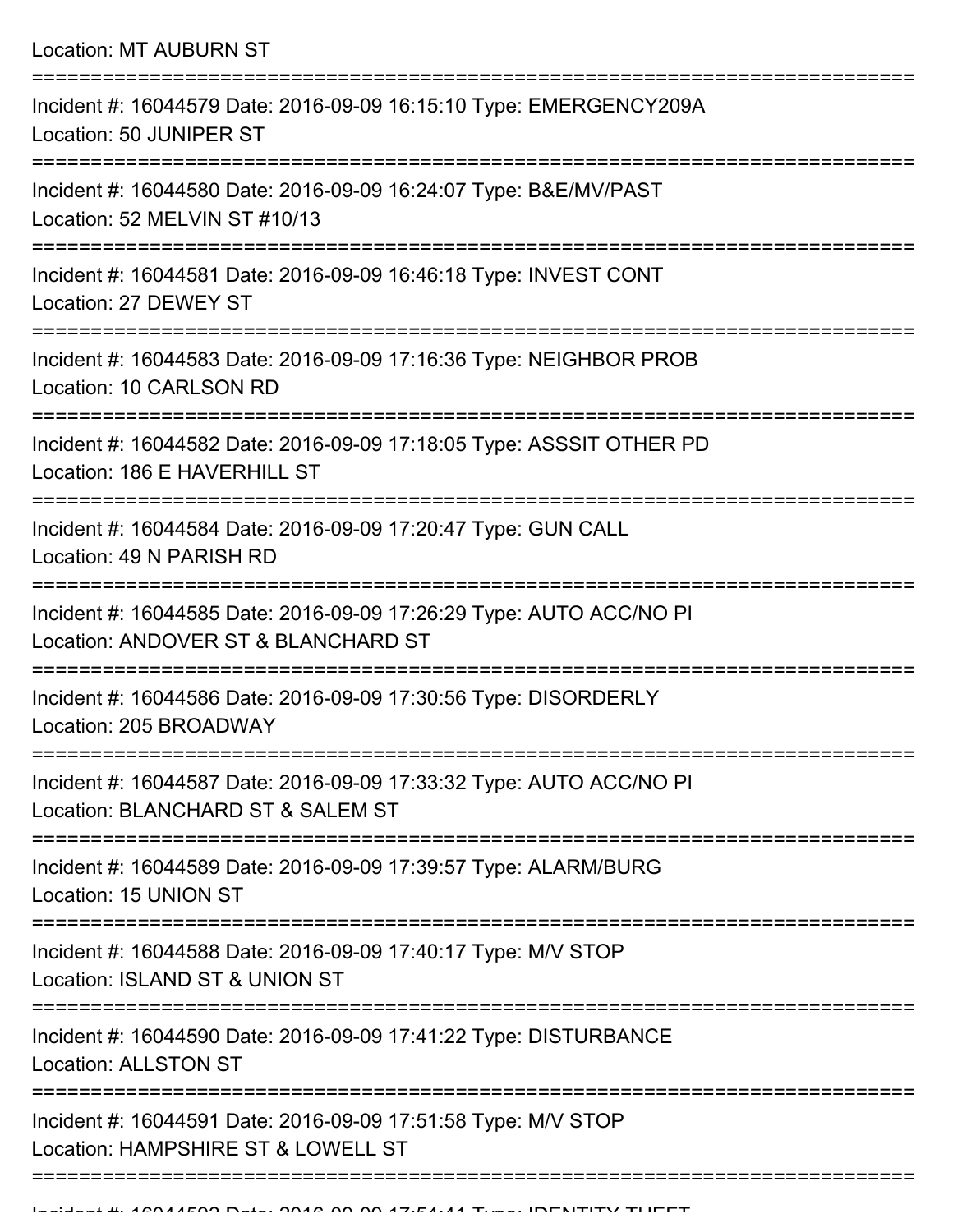| Location: 32 HANCOCK ST FL 2                                                                                              |
|---------------------------------------------------------------------------------------------------------------------------|
| Incident #: 16044593 Date: 2016-09-09 17:58:10 Type: M/V STOP<br>Location: ESSEX ST & LAWRENCE ST                         |
| Incident #: 16044594 Date: 2016-09-09 18:07:30 Type: UNWANTEDGUEST<br>Location: 368 BROADWAY                              |
| Incident #: 16044595 Date: 2016-09-09 18:10:00 Type: M/V STOP<br>Location: 259 ESSEX ST<br>:============================= |
| Incident #: 16044596 Date: 2016-09-09 18:12:57 Type: M/V STOP<br>Location: 40 LAWRENCE ST                                 |
| Incident #: 16044597 Date: 2016-09-09 18:13:47 Type: WOMAN DOWN<br>Location: 108 E HAVERHILL ST FL 2                      |
| Incident #: 16044598 Date: 2016-09-09 18:14:18 Type: DISORDERLY<br>Location: COMMON ST & JACKSON ST                       |
| Incident #: 16044599 Date: 2016-09-09 18:21:38 Type: ALARM/BURG<br>Location: 150 GARDEN ST                                |
| Incident #: 16044600 Date: 2016-09-09 18:24:49 Type: NOISE ORD<br><b>Location: PLEASANT TER</b>                           |
| Incident #: 16044601 Date: 2016-09-09 18:35:56 Type: M/V STOP<br>Location: WINTHROP AV                                    |
| Incident #: 16044602 Date: 2016-09-09 18:39:09 Type: A&B PAST<br>Location: 115 BEACON AV #B                               |
| Incident #: 16044603 Date: 2016-09-09 18:42:06 Type: UNWANTEDGUEST<br>Location: 8 GRAICHEN TER FL 3                       |
| Incident #: 16044605 Date: 2016-09-09 18:43:49 Type: GUN CALL<br>Location: 195 EMMETT ST FL 2                             |
| Incident #: 16044604 Date: 2016-09-09 18:45:54 Type: AUTO ACC/NO PI<br>Location: 108 E HAVERHILL ST                       |
| $Incidont + 16044606$ Data: 2016.00.00.19:50:11 Type: ASSIST FIDE                                                         |

Incident #: 16044606 Date: 2016-09-09 18:50:11 Type: ASSIST FIRE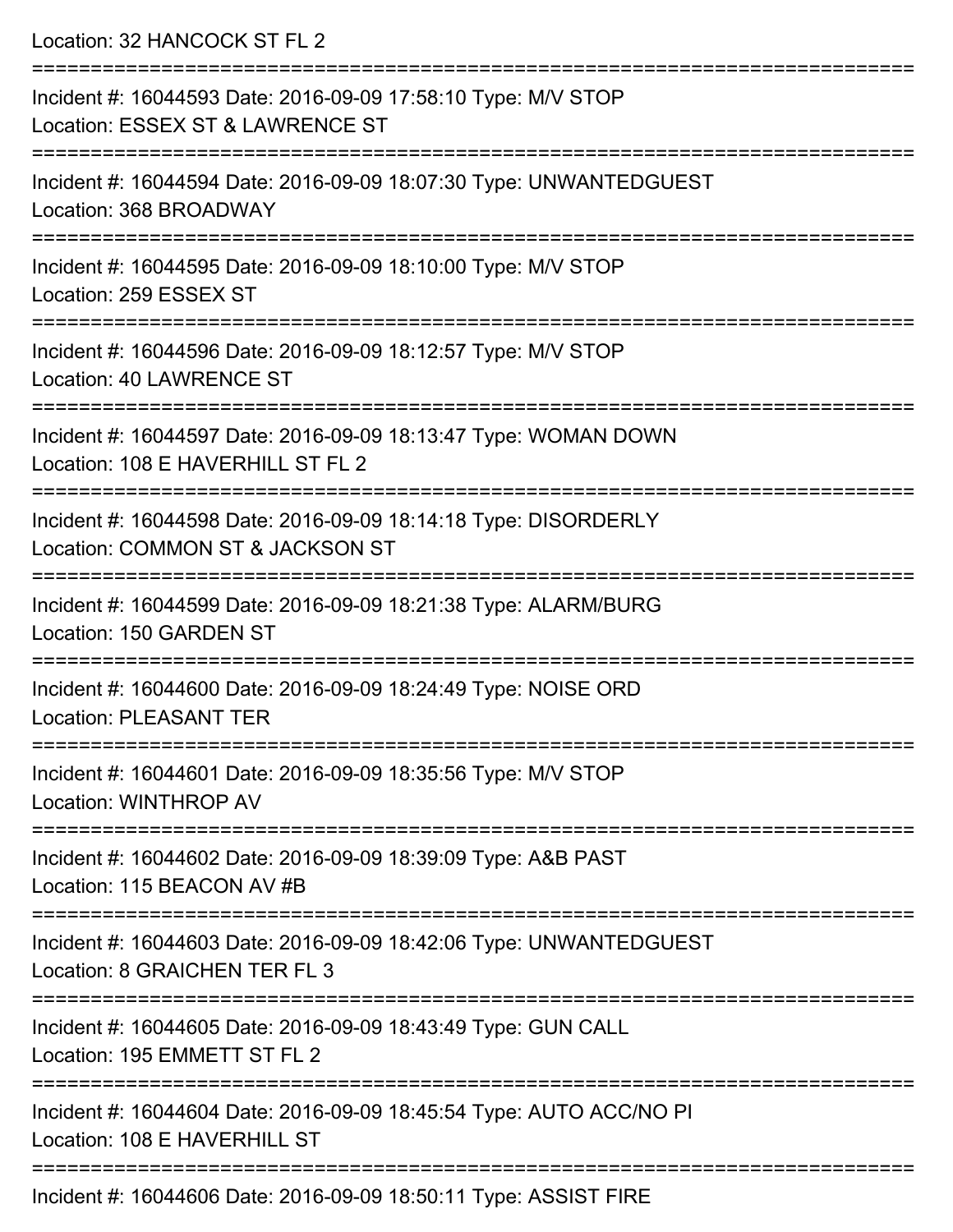| Incident #: 16044607 Date: 2016-09-09 18:51:42 Type: M/V STOP<br>Location: ESSEX ST & MILL ST                                 |
|-------------------------------------------------------------------------------------------------------------------------------|
| Incident #: 16044608 Date: 2016-09-09 18:51:53 Type: HIT & RUN M/V<br>Location: ARLINGTON ST & LAWRENCE ST                    |
| Incident #: 16044609 Date: 2016-09-09 18:54:53 Type: HIT & RUN M/V<br>Location: ERVING AV & LAWRENCE ST                       |
| Incident #: 16044610 Date: 2016-09-09 18:58:30 Type: ALARM/BURG<br>Location: COMMUNITY DAY CARE / 7 BALLARD WY                |
| Incident #: 16044611 Date: 2016-09-09 18:59:56 Type: M/V STOP<br>Location: 256 ESSEX ST                                       |
| Incident #: 16044612 Date: 2016-09-09 19:19:39 Type: DOMESTIC/PAST<br>Location: DAISY ST & SPRUCE ST                          |
| Incident #: 16044613 Date: 2016-09-09 19:28:40 Type: M/V STOP<br>Location: 86 BRADFORD ST                                     |
| Incident #: 16044614 Date: 2016-09-09 19:35:55 Type: MV/BLOCKING<br>Location: 141 WOODLAND ST                                 |
| Incident #: 16044615 Date: 2016-09-09 19:37:45 Type: M/V STOP<br>Location: BROADWAY & LOWELL ST                               |
| Incident #: 16044616 Date: 2016-09-09 19:47:51 Type: M/V STOP<br>Location: HAVERHILL ST & NEWBURY ST                          |
| Incident #: 16044617 Date: 2016-09-09 19:56:30 Type: NOISE ORD<br>Location: 181 WEST ST                                       |
| Incident #: 16044618 Date: 2016-09-09 20:01:57 Type: MV/BLOCKING<br>Location: 141 MAY ST                                      |
| Incident #: 16044619 Date: 2016-09-09 20:05:19 Type: DISTURBANCE<br>Location: CENTRAL CATHOLIC HIGH SCHOOL / 300 HAMPSHIRE ST |
| Incident #: 16044620 Date: 2016-09-09 20:08:27 Type: MEDIC SUPPORT                                                            |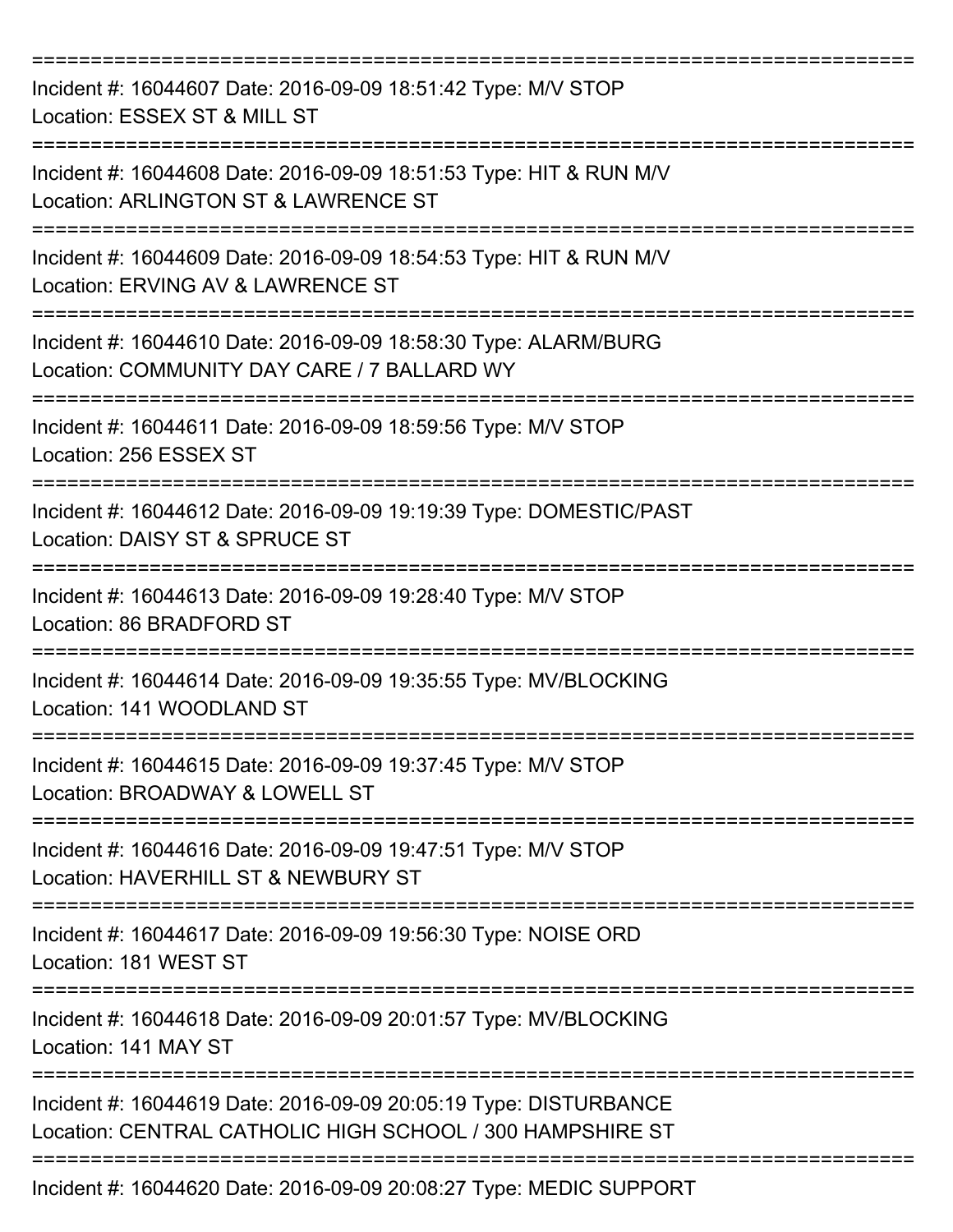| Incident #: 16044621 Date: 2016-09-09 20:11:07 Type: AUTO ACC/NO PI<br>Location: SAM'S FOOD STORE / 389 BROADWAY |
|------------------------------------------------------------------------------------------------------------------|
| Incident #: 16044622 Date: 2016-09-09 20:24:51 Type: SUS PERS/MV<br>Location: 64 FLORAL ST                       |
| Incident #: 16044623 Date: 2016-09-09 20:27:40 Type: CK WELL BEING<br>Location: 689 ESSEX ST #1-21               |
| Incident #: 16044625 Date: 2016-09-09 20:39:53 Type: THREATS<br>Location: 40 LAWRENCE ST                         |
| Incident #: 16044624 Date: 2016-09-09 20:40:30 Type: NOISE ORD<br>Location: 75 BERKELEY ST                       |
| Incident #: 16044626 Date: 2016-09-09 20:45:52 Type: SUS PERS/MV<br>Location: 20 EMBANKMENT RD                   |
| Incident #: 16044627 Date: 2016-09-09 21:00:16 Type: UNWANTEDGUEST<br>Location: SEVEN ELEVEN / 370 BROADWAY      |
| Incident #: 16044628 Date: 2016-09-09 21:04:11 Type: MAL DAMAGE<br>Location: 357 WATER ST                        |
| Incident #: 16044630 Date: 2016-09-09 21:10:30 Type: MAL DAMAGE<br>Location: 161 MARGIN                          |
| Incident #: 16044629 Date: 2016-09-09 21:10:35 Type: M/V STOP<br><b>Location: LOWELL ST</b>                      |
| Incident #: 16044631 Date: 2016-09-09 21:25:45 Type: NOISE ORD<br>Location: 145 HOWARD ST                        |
| Incident #: 16044632 Date: 2016-09-09 21:25:50 Type: NOTIFICATION<br>Location: 116 BAILEY ST                     |
| Incident #: 16044633 Date: 2016-09-09 21:26:52 Type: GUN CALL<br>Location: COLONIAL RD                           |
| Incident #: 16044634 Date: 2016-09-09 21:36:49 Type: A&B PAST                                                    |

 $L_{\text{max}}$   $\mathbf{F}$  and  $\mathbf{F}$  and  $\mathbf{F}$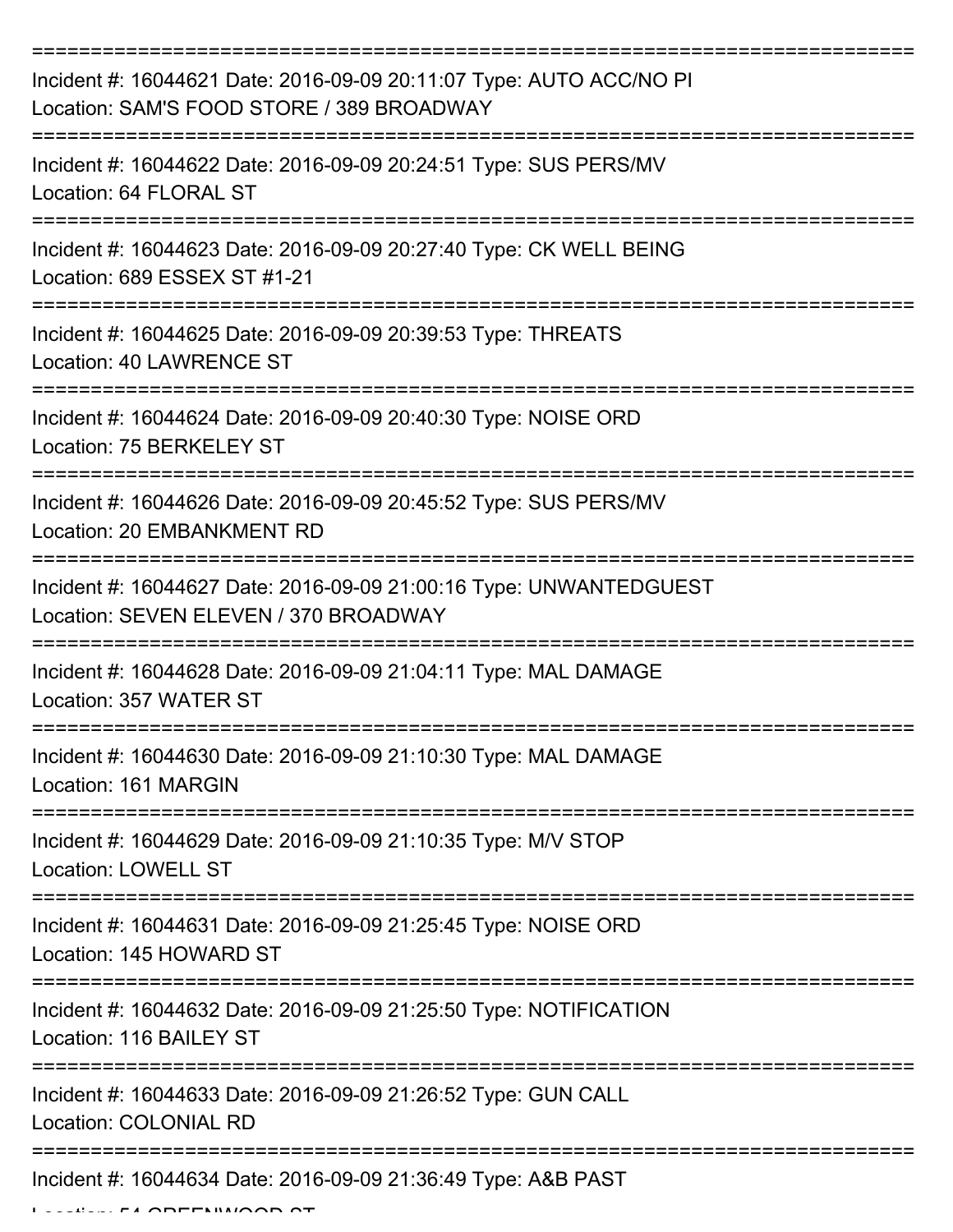| Incident #: 16044635 Date: 2016-09-09 21:46:00 Type: UNWANTEDGUEST<br><b>Location: 8 GRAICHEN TER</b>   |
|---------------------------------------------------------------------------------------------------------|
| Incident #: 16044636 Date: 2016-09-09 21:49:24 Type: DISORDERLY<br>Location: 151 S UNION ST             |
| Incident #: 16044637 Date: 2016-09-09 22:00:30 Type: UNATENEDCHILD<br>Location: 39-41 EUTAW ST          |
| Incident #: 16044638 Date: 2016-09-09 22:05:40 Type: UNWANTEDGUEST<br>Location: 23 BODWELL ST FL 2      |
| Incident #: 16044639 Date: 2016-09-09 22:14:59 Type: M/V STOP<br><b>Location: LEONARD AV</b>            |
| Incident #: 16044640 Date: 2016-09-09 22:40:39 Type: NOISE ORD<br>Location: 7-9 LOWELL TER              |
| Incident #: 16044641 Date: 2016-09-09 22:41:56 Type: NOISE ORD<br>Location: 208 BRUCE ST FL 2           |
| Incident #: 16044642 Date: 2016-09-09 22:51:30 Type: DOMESTIC/PAST<br>Location: 7 C SUMMER ST           |
| Incident #: 16044643 Date: 2016-09-09 22:59:45 Type: NOISE ORD<br>Location: 208 BRUCE ST                |
| Incident #: 16044644 Date: 2016-09-09 23:01:22 Type: DOMESTIC/PROG<br><b>Location: 54 MANCHESTER ST</b> |
| Incident #: 16044645 Date: 2016-09-09 23:06:44 Type: M/V STOP<br>Location: HAVERHILL ST & JACKSON ST    |
| Incident #: 16044646 Date: 2016-09-09 23:06:54 Type: NOISE ORD<br>Location: 93-95 SUNSET AV             |
| Incident #: 16044647 Date: 2016-09-09 23:08:39 Type: LOUD NOISE<br>Location: 27 MARLBORO ST             |
| Incident #: 16044648 Date: 2016-09-09 23:09:40 Type: NOISE ORD                                          |

Location: 170 LINIION ST #1 FL 1